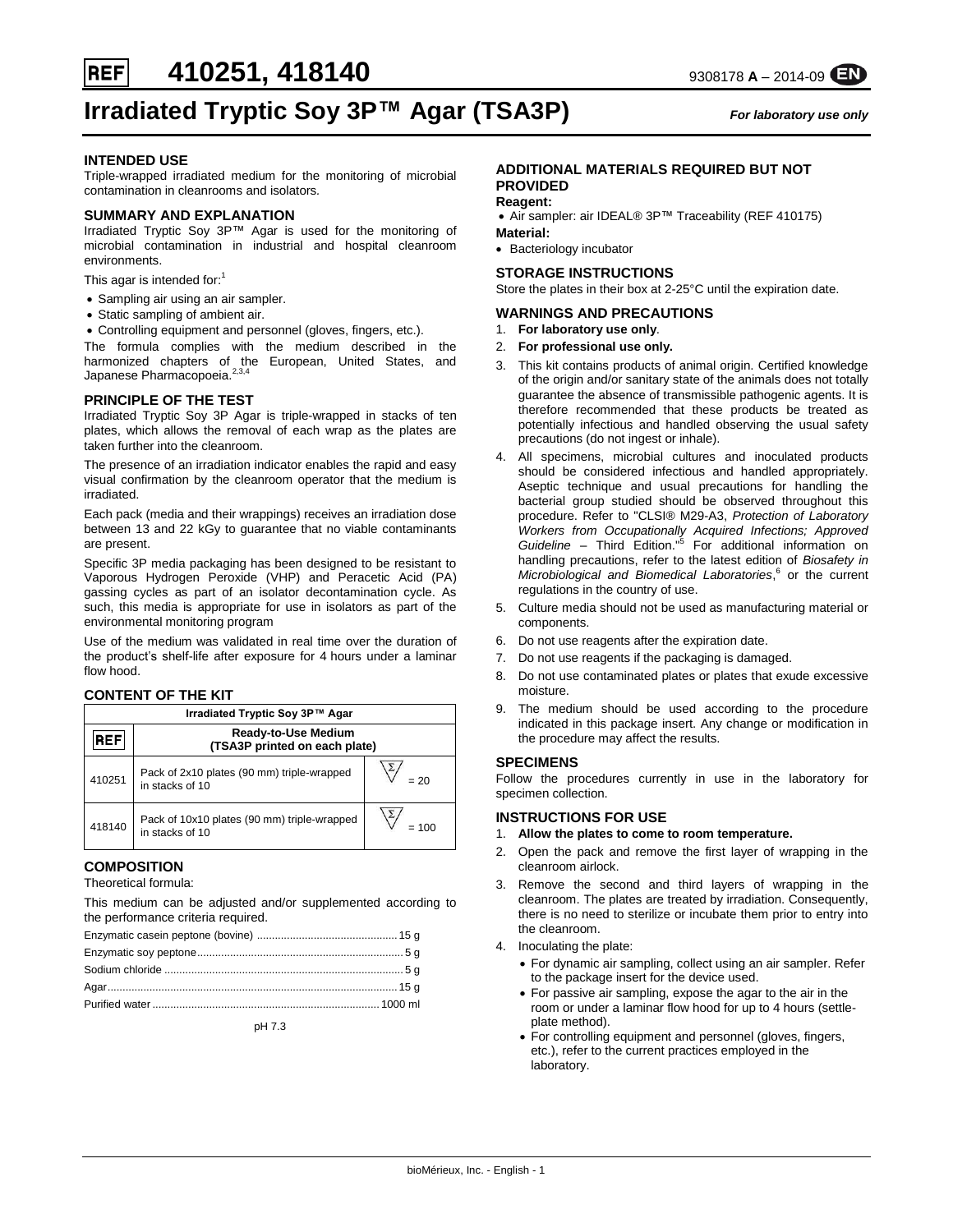Once sampling has been completed, the LockSure® plate can be optionally locked to secure the plate during transport and incubation steps. To lock the plate, replace the lid on the base and gently turn the lid clockwise until the locking mechanism is engaged. Reverse this operation to release the lid again as necessary.

5. For incubation, follow the recommendations in the harmonized chapters of the Pharmacopoeia.<sup>2,3,4</sup> For the detection of total aerobic flora, the optimum incubation temperature is 30-35°C. The user is responsible for choosing the appropriate incubation time and temperature for the intended use, in accordance with current standards.

### **READING AND INTERPRETATION**

- 1. After incubation, observe the microbial growth and count the colonies.
- 2. The user is responsible for interpretation. It is recommended to establish alarm levels and levels that require user intervention, in order to take the most appropriate corrective action.<sup>2,7</sup>

#### **QUALITY CONTROL**

Irradiated Tryptic Soy 3P Agar is designed and developed to meet the strictest quality requirements.

The results of the strains tested in the batch by batch quality control are given on the quality control certificate. This is available on the technical library that can be accessed via our corporate website [\(www.biomerieux.com/techlib\)](http://www.biomerieux.com/techlib).

#### **LIMITATIONS OF THE METHOD**

- 1. Growth depends on the requirements of each individual microorganism. It is therefore possible that certain strains with specific requirements (growth factors, temperature, incubation conditions, etc.) may not develop.
- 2. After exposure for 4 hours under a laminar flow hood or in an air sampler, small cracks may appear at the periphery of the agar. They do not affect the development of the strains.
- 3. Given the wide variety of specimens tested, it is the responsibility of the user to validate this medium for its specific intended use.
- 4. A slight change in the pH of the agar may be observed with time, but does not affect performance.

#### **WASTE DISPOSAL**

Unused reagents may be considered as non-hazardous waste and disposed of accordingly. Dispose of all used reagents and any other contaminated disposable materials following procedures for infectious or potentially infectious products.

It is the responsibility of each laboratory to handle waste and effluents produced according to their nature and degree of hazardousness, and to treat and dispose of them (or have them treated and disposed of) in accordance with any applicable regulations.

#### **REFERENCES**

- 1. ISO 14698-1 (2003). Cleanrooms and associated controlled environments. Biocontamination control. Part 1: General principals and methods.
- 2. United States Pharmacopeial Convention, Inc. *The United States Pharmacopeia 37/The National Formulary 32*, Supp. 1, February 1, 2014, online.
- 3. Japanese Ministry of Health, Labour and Welfare. *The Japanese*  Pharmacopoeia, 16<sup>th</sup> ed., March 24, 2011, online.
- 4. European Pharmacopoeia Commission, Council of Europe European Directorate for the Quality of Medicines (EDQM). *The European Pharmacopoeia*, 8th Main Edition (8.2), July 15, 2013, online.
- 5. Clinical and Laboratory Standards Institute. 2005. Protection of Laboratory Workers from Occupationally Acquired Infections; Approved Guideline – M29-A3. CLSI, Wayne, PA.
- 6. U.S. Department of Health and Human Services, Centers for Disease Control and Prevention and National Institutes of Health. 2007. *Biosafety in Microbiological and Biomedical Laboratories (BMBL)*, 5th Edition. US Government Printing Office, Washington, D.C.
- 7. EC Guide to Good Manufacturing Practices (2003) Annex I: Manufacture of Sterile Medicinal products.

### **INDEX OF SYMBOLS**

| Symbol     | Meaning                               |  |
|------------|---------------------------------------|--|
| <b>REF</b> | Catalogue number                      |  |
|            | Manufacturer                          |  |
|            | Temperature limit                     |  |
|            | Use by date                           |  |
| <b>LOT</b> | Batch code                            |  |
| Ť          | Consult Instructions for Use          |  |
| Σ          | Contains sufficient for <n> tests</n> |  |

## **WARRANTY**

bioMérieux disclaims all warranties, express or implied, including any implied warranties of MERCHANTABILITY AND FITNESS FOR A PARTICULAR USE. bioMérieux shall not be liable for any incidental or consequential damages. IN NO EVENT SHALL BIOMÉRIEUX'S LIABLITY TO CUSTOMER UNDER ANY CLAIM EXCEED A REFUND OF THE AMOUNT PAID TO BIOMÉRIEUX FOR THE PRODUCT OR SERVICE WHICH IS THE SUBJECT OF THE CLAIM.

For technical assistance in the USA, contact bioMérieux Customer Service at 1-800-682-2666. Outside the USA, contact your local bioMérieux representative.

Instructions for use provided in the kit or downloadable from [www.biomerieux.com/techlib](http://www.biomerieux.com/techlib)